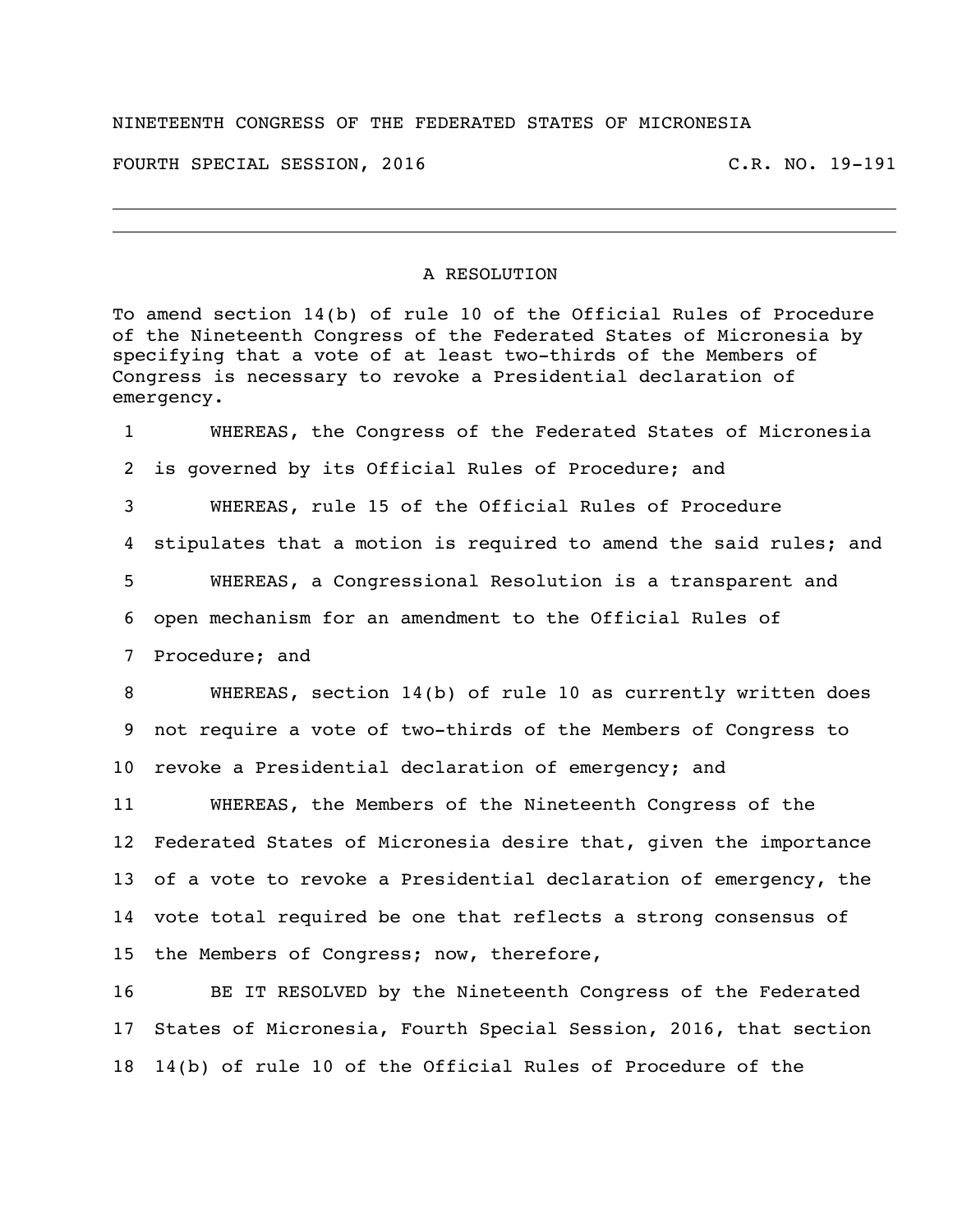C.R. NO. 19-191

```
1 Nineteenth Congress of the Federated States of Micronesia is 
2 amended to read as follows:
3 "Section 14. Other votes.
4 (1) Approval of the following advice and 
5 consent nominations require a two-thirds vote of 
6 all Congress Members:
7 (a) Approval of Presidential appointment 
8 of a Justice of the Supreme Court;
9 (b) Approval of Presidential appointment 
10 of an ambassador;
11 Approval of Presidential appointment of 
12 principal officers in the National Government;
13 and
14 (c) Approval of Presidential appointment 
15 of the Public Auditor.
16 (2) The following actions may be taken by a 
17 vote of at least two-thirds of the Members of 
18 Congress:
19 (a) Ratification of a treaty;
20 (b) Removal of the President, Vice 
21 President, or a justice of the Supreme Court for 
22 treason, bribery, or conduct involving 
23 corruption in office; [and]
24 (c) Removal of the Public Auditor from 
25 office for cause; and
```